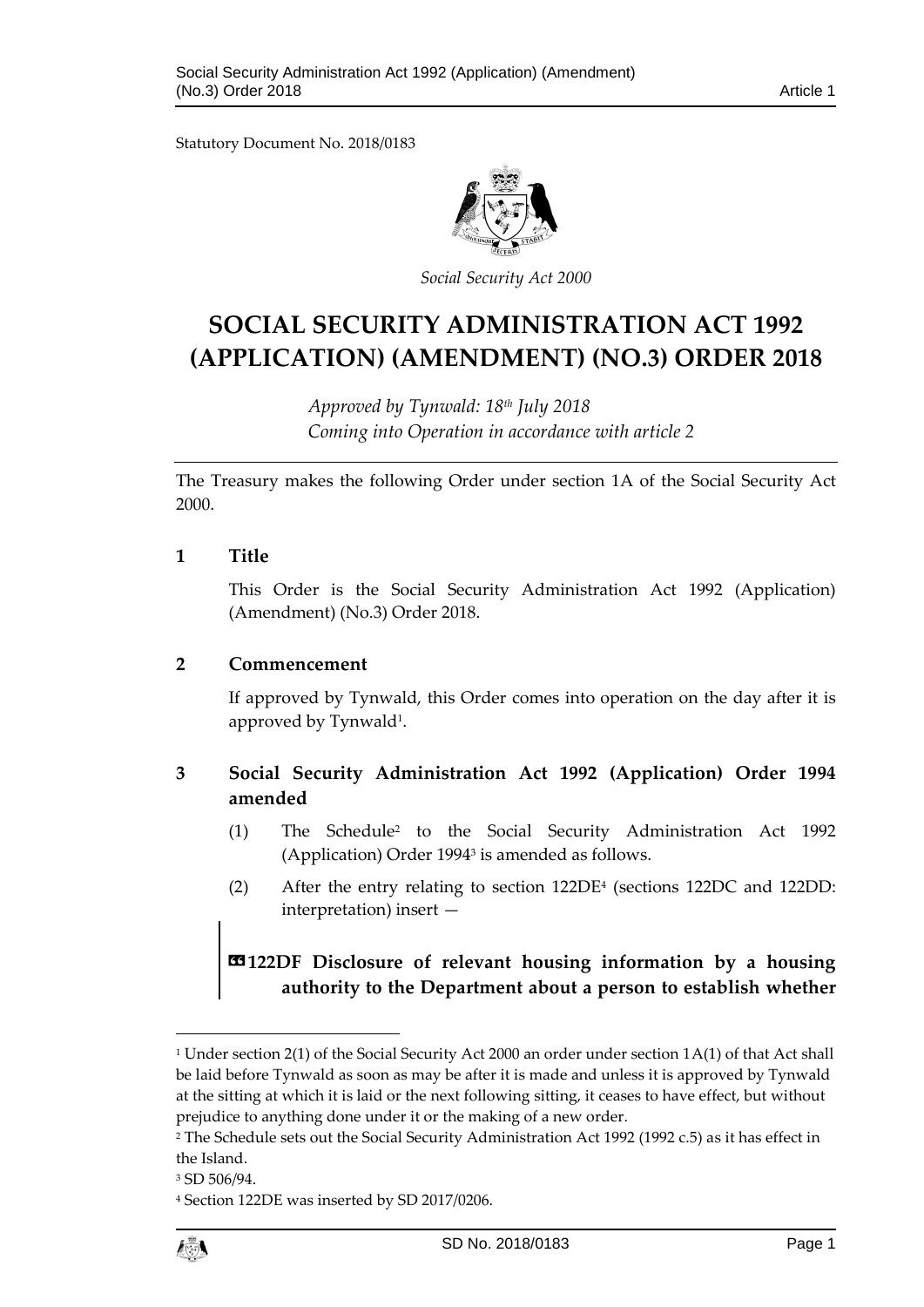## **that person (or any partner of that person) is entitled to a relevant benefit**

- (1) A housing authority may disclose to the Department or to an officer of the Department any relevant housing information about a person to whom subsection (3) below applies for the purpose specified in subsection (4) below.
- (2) Subsection (1) above applies despite any other restriction on the disclosure of information imposed by any enactment or otherwise.
- (3) This subsection applies to a person  $(P)$  if  $-$ 
	- (a) P has been allocated housing by that housing authority in accordance with Schedule 3 to the Housing (Miscellaneous Provisions) Act 1976<sup>5</sup>; and
	- (b) P holds the property referred to in paragraph (a) under a contract of tenancy which is a tenancy for years.
- (4) That purpose is to establish whether P or P's partner (if P has a partner) is entitled to a relevant benefit.
- (5) Information obtained pursuant to subsection (1) above
	- (a) must not be disclosed to any person other than the Department or an officer of the Department; and
	- (b) may be disclosed only for the purpose specified in subsection (4) above.

# **122DGDisclosure of relevant benefit information by the Department to a housing authority to assist that housing authority to determine whether a person is to continue to be allocated housing or not**

- (1) The Department may disclose relevant benefit information about a person to whom section 122DF(3) above applies (P) or about P's partner (if P has a partner) to  $-$ 
	- (a) a housing authority; or
	- (b) an officer of a housing authority,

for the purpose specified in subsection (3) below.

- (2) Subsection (1) above applies despite any other restriction on the disclosure of information imposed by any enactment or otherwise.
- (3) That purpose is to assist that housing authority to determine, in accordance with the relevant financial qualification criteria, whether P is to continue to be allocated housing or not by

-



<sup>5</sup> AT 1 of 1976.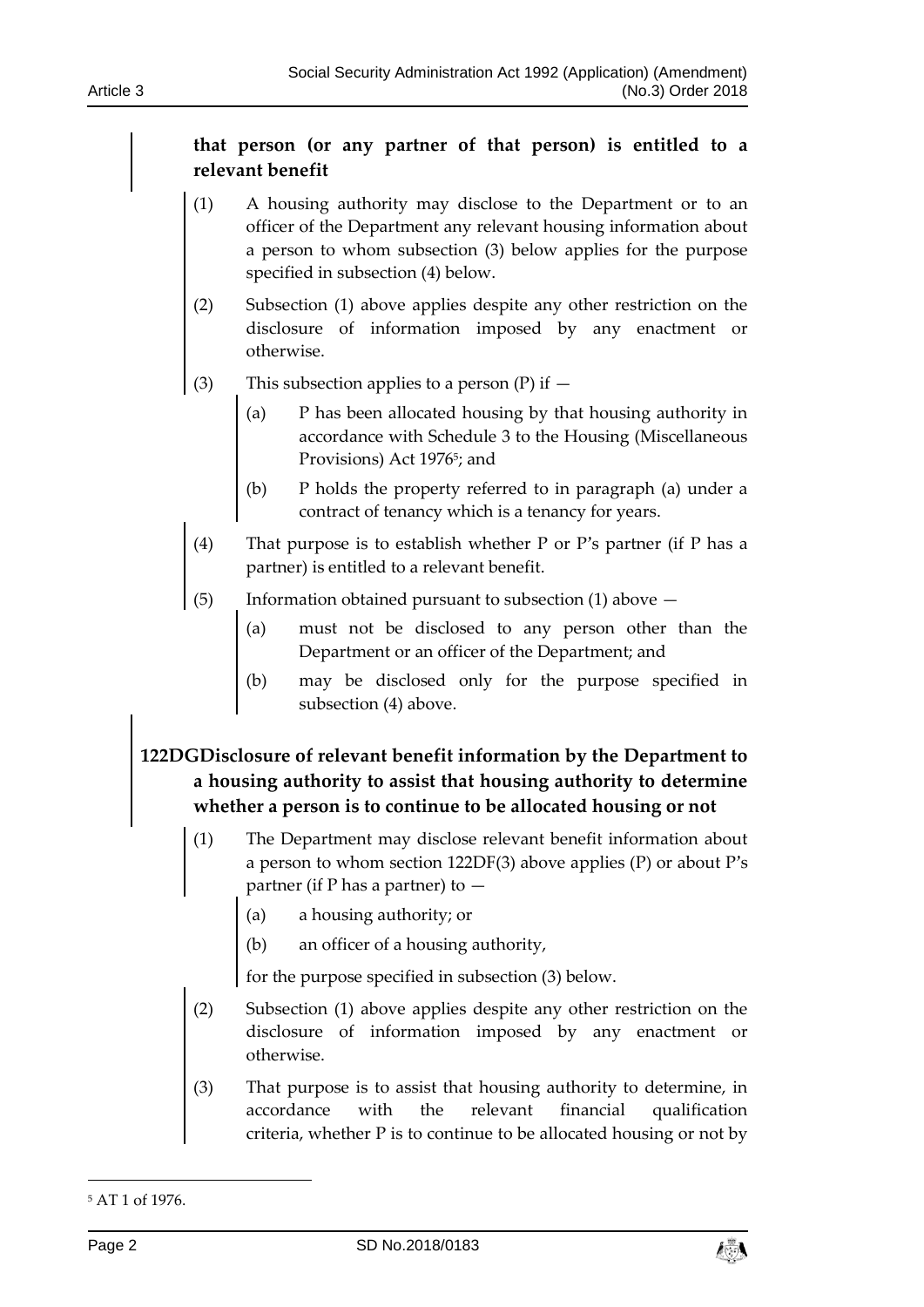that housing authority on the expiry of the period of time for which P holds that property under the contract referred to in section 122DF(3)(b) above.

- (4) Information obtained pursuant to subsection (1) above  $-$ 
	- (a) must not be disclosed to any person other than a housing authority or an officer of a housing authority; and
	- (b) may be disclosed only for the purpose specified in subsection (3) above.

## **122DHSections 122DF and 122DG: interpretation**

In sections 122DF and 122DG above -

**"contract of tenancy"** and **"tenancy for years"** have the meanings given in the Landlord and Tenant Act 1954<sup>6</sup>;

**"couple"** has the meaning given in section 137(1) of the Contributions and Benefits Act;

**"housing authority"** means —

- (a) the Department of Infrastructure; or
- (b) a local authority;

**"local authority"** has the meaning given in section 122DE above;

**"partner"** means the other member of the couple of which P is a member;

**"relevant benefit information"** means information relating to the entitlement or not of P or P's partner to any of the following benefits (a **"relevant benefit"**) —

- (a) employed person's allowance under Part 7 of the Contributions and Benefits Act;
- (b) income support under Part 7 of that Act; or
- (c) income-based jobseeker's allowance or a joint-claim jobseeker's allowance under the Jobseekers Act 1995<sup>7</sup> ;
- **"relevant financial qualification"** means the relevant applicable financial qualification specified in the Public Sector Housing: Criteria for acceptance onto waiting lists for general housing in accordance with a resolution of Tynwald and subject to the income limits applying at the time; and

**"relevant housing information"** means information relating to P's holding of the property referred to paragraph (a) of

 $\overline{a}$ 

<sup>6</sup> AT 8 of 1954.

<sup>7</sup> 1995 c.18 (see SD 8/96).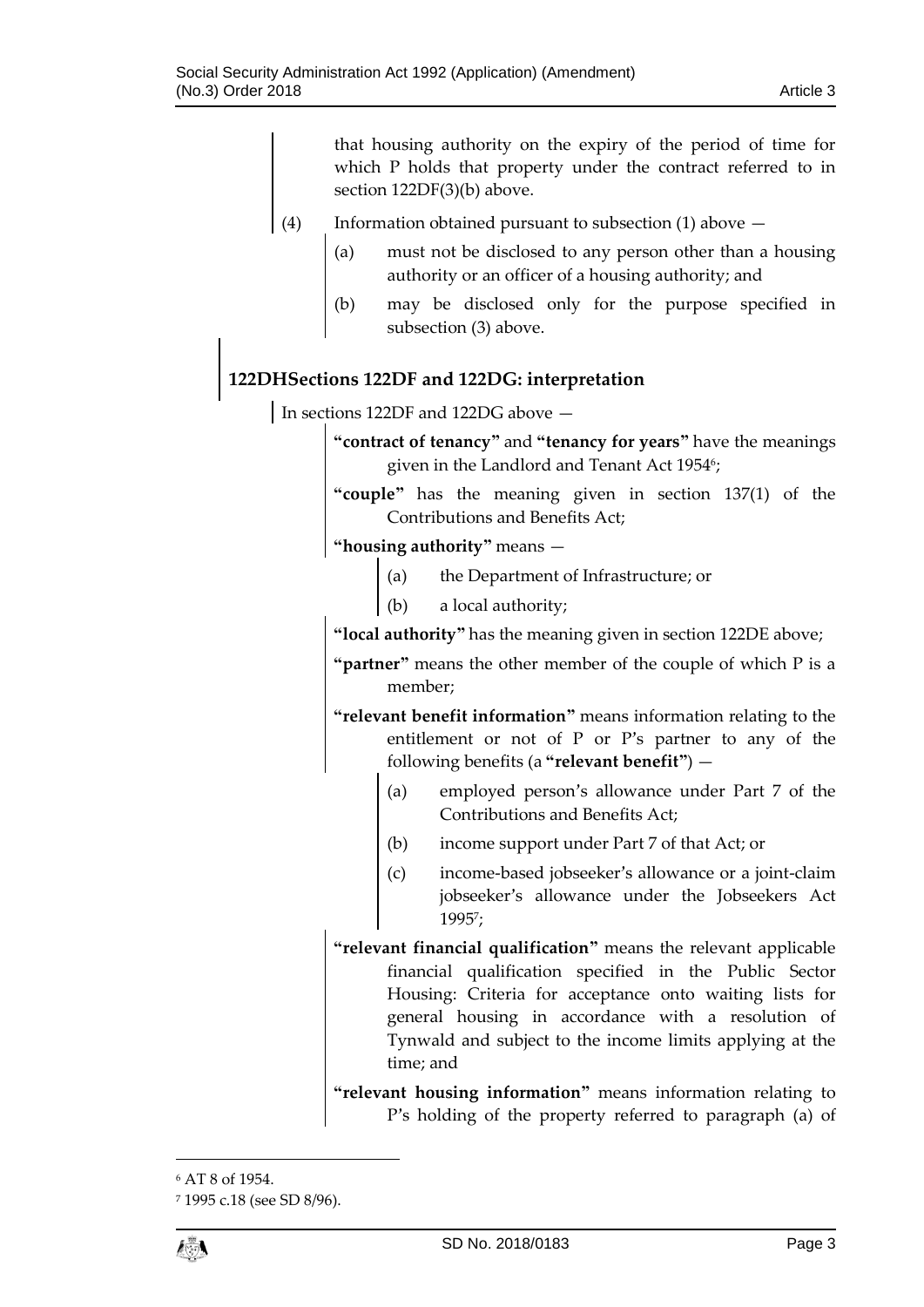section 122DF(3) above under the contract of tenancy referred to in paragraph (b) of that section, including the period of time for which P holds that property under that contract and the date on which P's holding of that property under that contract is due to expire by effluxion of time. $\mathbf{D}$ .

**MADE 20TH JUNE 2018**

**A L CANNAN** *Minister for the Treasury*